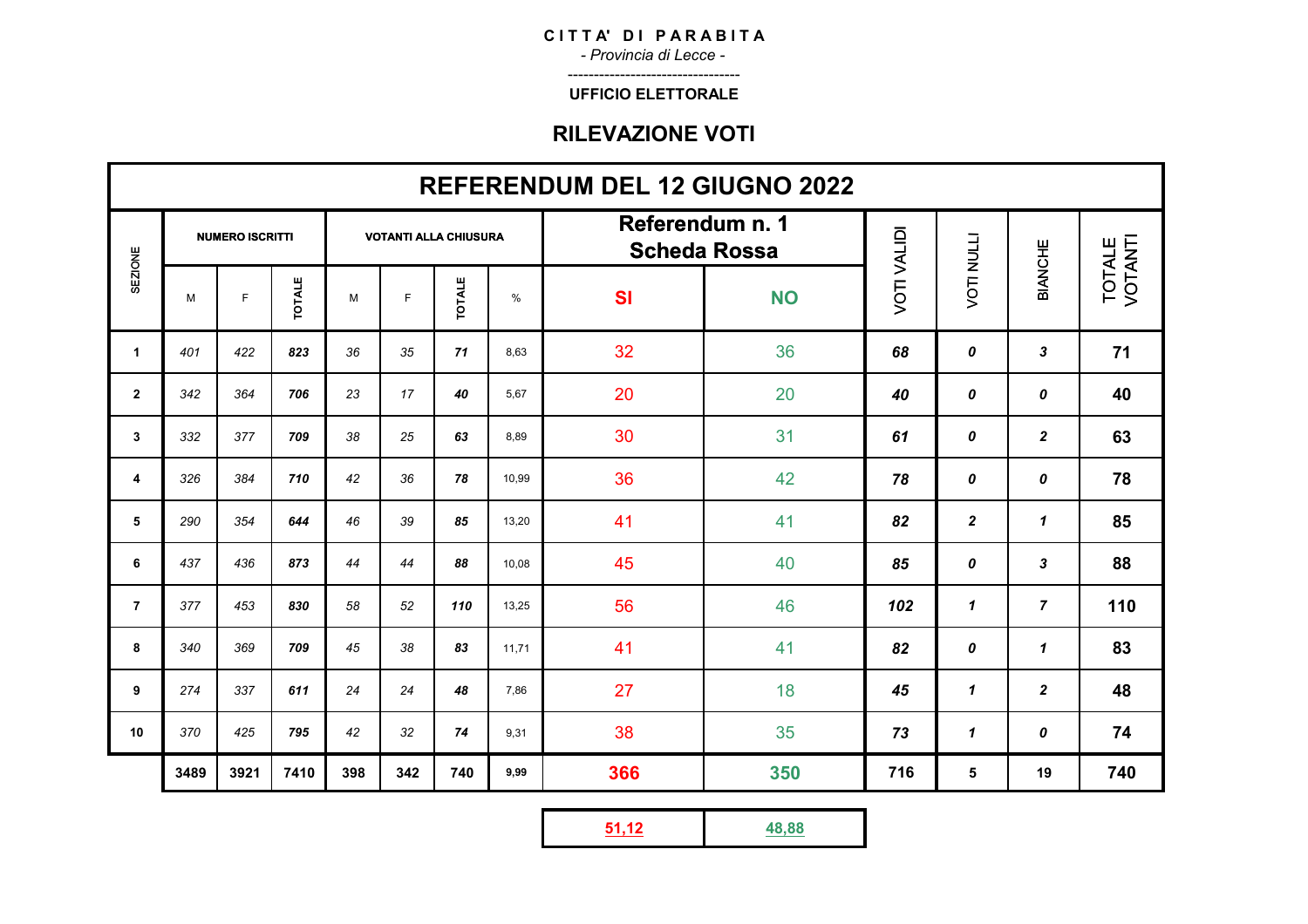*- Provincia di Lecce -* ---------------------------------

#### **UFFICIO ELETTORALE**

|                | <b>REFERENDUM DEL 12 GIUGNO 2022</b> |                        |               |                              |     |               |       |                                            |           |                    |                   |                |                   |
|----------------|--------------------------------------|------------------------|---------------|------------------------------|-----|---------------|-------|--------------------------------------------|-----------|--------------------|-------------------|----------------|-------------------|
|                |                                      | <b>NUMERO ISCRITTI</b> |               | <b>VOTANTI ALLA CHIUSURA</b> |     |               |       | Referendum n. 2<br><b>Scheda Arancione</b> |           |                    |                   |                |                   |
| <b>SEZIONE</b> | M                                    | $\mathsf{F}$           | <b>TOTALE</b> | M                            | F   | <b>TOTALE</b> | %     | <b>SI</b>                                  | <b>NO</b> | <b>VOTI VALIDI</b> | <b>VOTI NULLI</b> | BIANCHE        | TOTALE<br>VOTANTI |
| $\mathbf{1}$   | 401                                  | 422                    | 823           | 36                           | 35  | 71            | 8,63  | 35                                         | 35        | 70                 | 0                 | $\mathbf{1}$   | 71                |
| $\overline{2}$ | 342                                  | 364                    | 706           | 23                           | 17  | 40            | 5.67  | 19                                         | 18        | 37                 | $\mathbf{2}$      | $\mathbf{1}$   | 40                |
| 3              | 332                                  | 377                    | 709           | 38                           | 25  | 63            | 8,89  | 36                                         | 25        | 61                 | 0                 | $\overline{2}$ | 63                |
| 4              | 326                                  | 384                    | 710           | 42                           | 36  | 78            | 10,99 | 41                                         | 36        | 77                 | 0                 | $\mathbf{1}$   | 78                |
| 5              | 290                                  | 354                    | 644           | 46                           | 39  | 85            | 13,20 | 46                                         | 37        | 83                 | $\mathbf{1}$      | $\mathbf{1}$   | 85                |
| 6              | 437                                  | 436                    | 873           | 44                           | 44  | 88            | 10.08 | 47                                         | 38        | 85                 | 0                 | 3              | 88                |
| $\overline{7}$ | 377                                  | 453                    | 830           | 58                           | 52  | 110           | 13,25 | 57                                         | 46        | 103                | $\mathbf{1}$      | 6              | 110               |
| 8              | 340                                  | 369                    | 709           | 45                           | 38  | 83            | 11,71 | 43                                         | 37        | 80                 | 0                 | 3              | 83                |
| 9              | 274                                  | 337                    | 611           | 24                           | 24  | 48            | 7,86  | 26                                         | 19        | 45                 | $\mathbf{1}$      | $\mathbf{2}$   | 48                |
| 10             | 370                                  | 425                    | 795           | 42                           | 32  | 74            | 9,31  | 43                                         | 31        | 74                 | 0                 | 0              | 74                |
|                | 3489                                 | 3921                   | 7410          | 398                          | 342 | 740           | 9,99  | 393                                        | 322       | 715                | ${\bf 5}$         | 20             | 740               |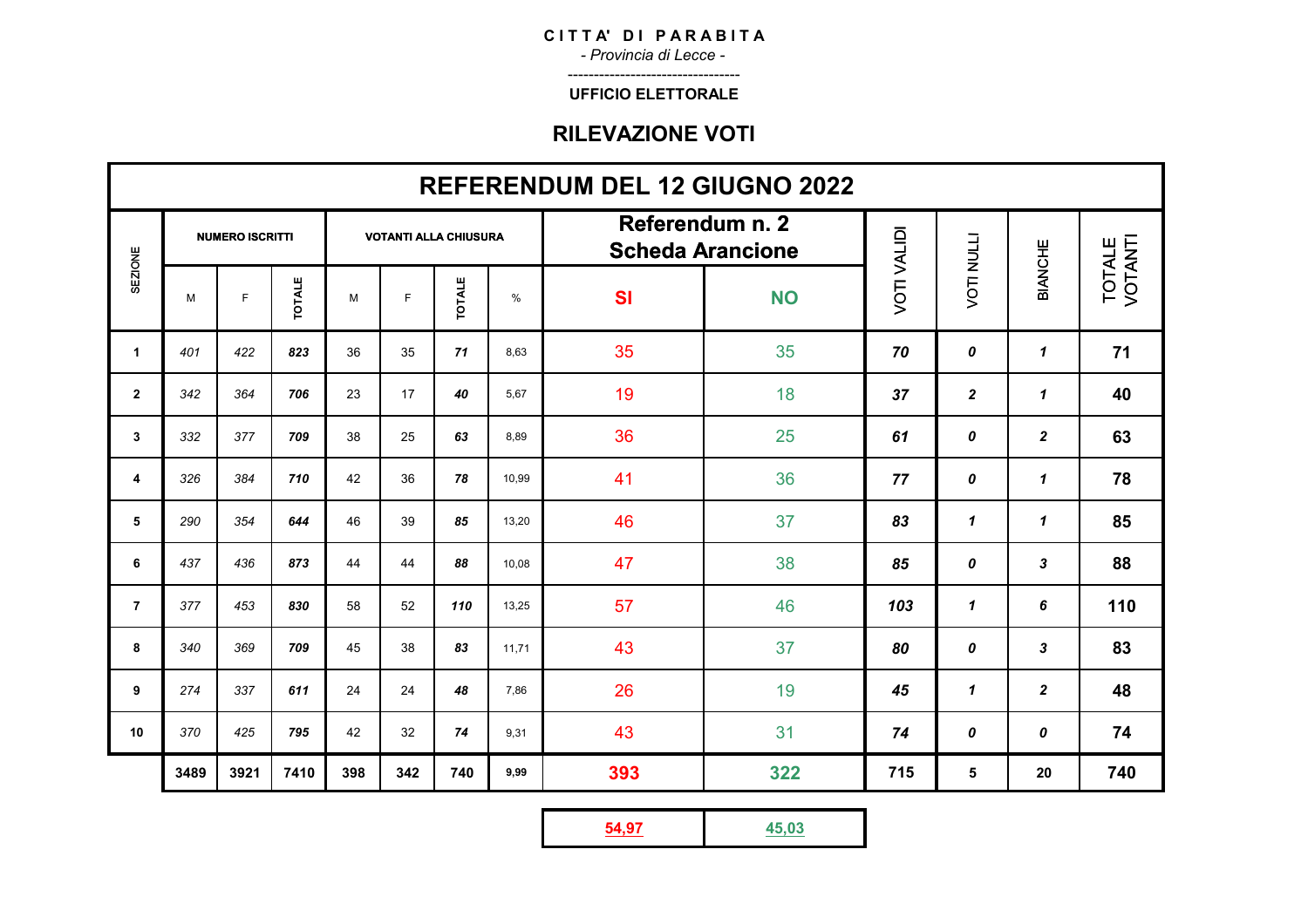*- Provincia di Lecce -* ---------------------------------

#### **UFFICIO ELETTORALE**

|                | <b>REFERENDUM DEL 12 GIUGNO 2022</b> |                        |               |                              |     |               |       |           |                                         |                    |                   |              |                   |
|----------------|--------------------------------------|------------------------|---------------|------------------------------|-----|---------------|-------|-----------|-----------------------------------------|--------------------|-------------------|--------------|-------------------|
|                |                                      | <b>NUMERO ISCRITTI</b> |               | <b>VOTANTI ALLA CHIUSURA</b> |     |               |       |           | Referendum n. 3<br><b>Scheda Gialla</b> |                    |                   |              |                   |
| <b>SEZIONE</b> | M                                    | E                      | <b>TOTALE</b> | M                            | F   | <b>TOTALE</b> | $\%$  | <b>SI</b> | <b>NO</b>                               | <b>VOTI VALIDI</b> | <b>VOTI NULLI</b> | BIANCHE      | TOTALE<br>VOTANTI |
| $\mathbf{1}$   | 401                                  | 422                    | 823           | 36                           | 35  | 71            | 8.63  | 54        | 15                                      | 69                 | $\mathbf{1}$      | $\mathbf{1}$ | 71                |
| $\mathbf{2}$   | 342                                  | 364                    | 706           | 23                           | 17  | 40            | 5,67  | 30        | $\overline{7}$                          | 37                 | $\boldsymbol{2}$  | $\mathbf{1}$ | 40                |
| 3              | 332                                  | 377                    | 709           | 38                           | 25  | 63            | 8,89  | 42        | 16                                      | 58                 | 0                 | 5            | 63                |
| 4              | 326                                  | 384                    | 710           | 42                           | 36  | 78            | 10.99 | 60        | 17                                      | 77                 | 0                 | $\mathbf{1}$ | 78                |
| 5              | 290                                  | 354                    | 644           | 46                           | 39  | 85            | 13,20 | 62        | 19                                      | 81                 | $\mathbf{1}$      | 3            | 85                |
| 6              | 437                                  | 436                    | 873           | 44                           | 44  | 88            | 10,08 | 78        | 6                                       | 84                 | 0                 | 4            | 88                |
| $\overline{7}$ | 377                                  | 453                    | 830           | 58                           | 52  | 110           | 13,25 | 74        | 32                                      | 106                | $\mathbf{1}$      | 3            | 110               |
| 8              | 340                                  | 369                    | 709           | 45                           | 38  | 83            | 11,71 | 66        | 16                                      | 82                 | 0                 | $\mathbf{1}$ | 83                |
| 9              | 274                                  | 337                    | 611           | 24                           | 24  | 48            | 7,86  | 34        | 11                                      | 45                 | $\mathbf{1}$      | $\mathbf{2}$ | 48                |
| 10             | 370                                  | 425                    | 795           | 42                           | 32  | 74            | 9,31  | 54        | 20                                      | 74                 | 0                 | 0            | 74                |
|                | 3489                                 | 3921                   | 7410          | 398                          | 342 | 740           | 9,99  | 554       | 159                                     | 713                | 6                 | 21           | 740               |

|--|--|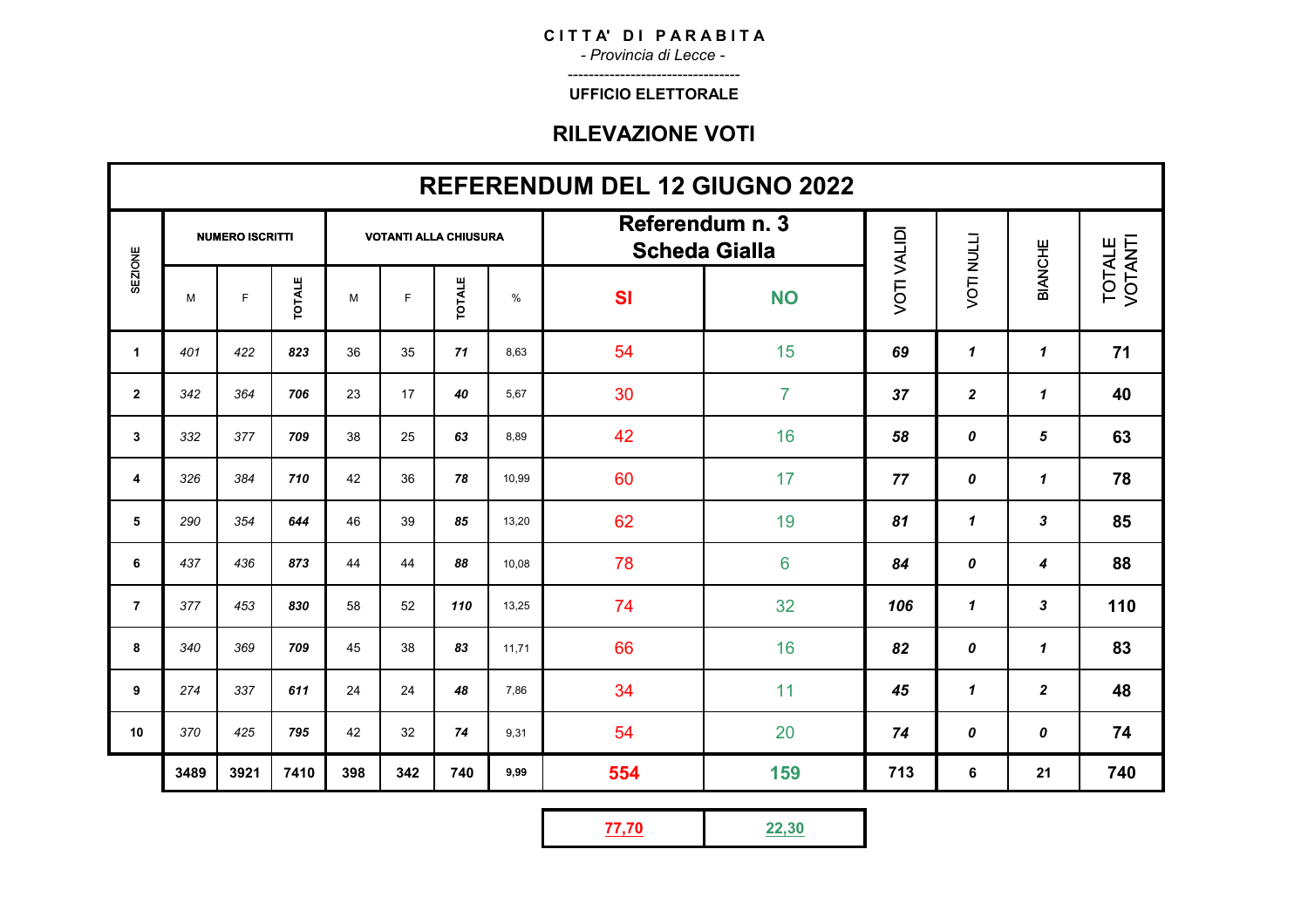*- Provincia di Lecce -* ---------------------------------

#### **UFFICIO ELETTORALE**

|                | <b>REFERENDUM DEL 12 GIUGNO 2022</b> |      |               |                              |     |               |       |                                         |                |                    |                   |                  |                   |
|----------------|--------------------------------------|------|---------------|------------------------------|-----|---------------|-------|-----------------------------------------|----------------|--------------------|-------------------|------------------|-------------------|
|                | <b>NUMERO ISCRITTI</b>               |      |               | <b>VOTANTI ALLA CHIUSURA</b> |     |               |       | Referendum n. 4<br><b>Scheda Grigia</b> |                |                    |                   |                  |                   |
| <b>SEZIONE</b> | M                                    | F    | <b>TOTALE</b> | M                            | F   | <b>TOTALE</b> | $\%$  | <b>SI</b>                               | <b>NO</b>      | <b>VOTI VALIDI</b> | <b>VOTI NULLI</b> | BIANCHE          | TOTALE<br>VOTANTI |
| 1              | 401                                  | 422  | 823           | 36                           | 35  | 71            | 8,63  | 58                                      | 11             | 69                 | 0                 | $\mathbf{2}$     | 71                |
| $\mathbf{2}$   | 342                                  | 364  | 706           | 23                           | 17  | 40            | 5,67  | 30                                      | $6\phantom{a}$ | 36                 | $\overline{2}$    | $\overline{2}$   | 40                |
| 3              | 332                                  | 377  | 709           | 38                           | 25  | 63            | 8,89  | 39                                      | 20             | 59                 | 0                 | 4                | 63                |
| 4              | 326                                  | 384  | 710           | 42                           | 36  | 78            | 10.99 | 60                                      | 18             | 78                 | 0                 | 0                | 78                |
| 5              | 290                                  | 354  | 644           | 46                           | 39  | 85            | 13.20 | 54                                      | 27             | 81                 | $\mathbf{2}$      | $\mathbf{2}$     | 85                |
| 6              | 437                                  | 436  | 873           | 44                           | 44  | 88            | 10,08 | 66                                      | 17             | 83                 | $\mathbf{1}$      | 4                | 88                |
| $\overline{7}$ | 377                                  | 453  | 830           | 58                           | 52  | 110           | 13,25 | 70                                      | 37             | 107                | $\mathbf{1}$      | $\mathbf{2}$     | 110               |
| 8              | 340                                  | 369  | 709           | 45                           | 38  | 83            | 11,71 | 61                                      | 20             | 81                 | 0                 | $\boldsymbol{2}$ | 83                |
| 9              | 274                                  | 337  | 611           | 24                           | 24  | 48            | 7,86  | 31                                      | 14             | 45                 | $\mathbf{1}$      | $\boldsymbol{2}$ | 48                |
| 10             | 370                                  | 425  | 795           | 42                           | 32  | 74            | 9,31  | 55                                      | 19             | 74                 | 0                 | 0                | 74                |
|                | 3489                                 | 3921 | 7410          | 398                          | 342 | 740           | 9,99  | 524                                     | 189            | 713                | $\overline{7}$    | 20               | 740               |

|--|